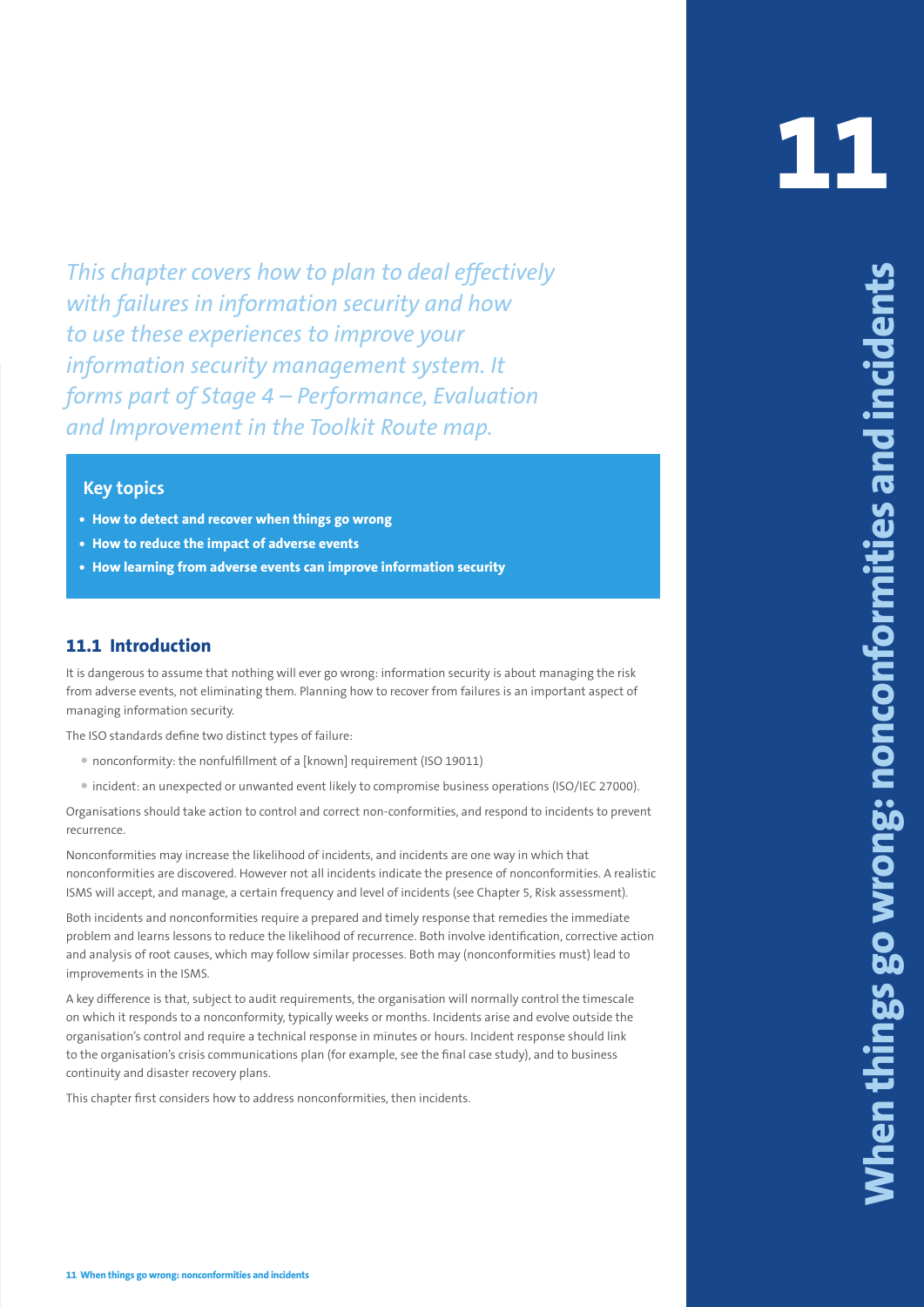# **11.2 Nonconformities**

### **11.2.1 Identifying nonconformities**

Within an ISO/IEC 27001-aligned ISMS, there are two types of nonconformities:

- the documented management system deviates from the requirements of ISO/IEC 27001
- the implemented management system deviates from its documented state.

Nonconformities may result from not doing enough, or from doing too much (overkill). For example, blocking the use of USB sticks where a block has not been justified is a nonconformity; but so is identifying a need for such a block, documenting that it is in place, and then not implementing it.

Nonconformities are often found during an audit. A Stage 1 audit ("document review") may identify that the ISMS documentation does not contain what is required by the ISO standard; a Stage 2 ("conformance") audit may identify that the organisation's practice does not match its documentation. For example a required firewall might not have been installed or a password policy be being ignored.

Nonconformities may also be discovered outside the audit process, including through information security incidents or if staff have difficulty implementing or working within a prescribed control (see Chapter 6, Controls, for more advice). Organisations should ensure their processes can capture these nonconformities and that staff feel comfortable pointing them out.

#### **11.2.2 Dealing with nonconformities**

ISO/IEC 27001 requires organisations to deal with every nonconformity. A common, clearly-defined, process should be used, though different nonconformities may require different resources. Minor nonconformities may be resolved between the ISMS manager and the owner of the related business activity, while major ones require top management attention.

If an existing process, such as those which are part of ITIL service management or COBIT IT governance, is available and suitable to handle corrective actions, this should be used to simplify matters.

The process must ensure that each nonconformity is reviewed and appropriate corrective actions taken to deal with it and any consequences. Corrective actions may involve any part of the system, from a more accurate implementation of a required technical security control, better training for users in implementing it, to a change in the risk management process itself. Records of nonconformities and corrective actions must be kept.

The causes of nonconformities must also be reviewed, investigated and corrected. This may reveal wider issues across the ISMS, where a nonconformity may recur at different times or in different parts of the system. Wider corrective actions may be required if, for example, the ISMS has failed to identify a significant risk or selected an unsuitable control. Again, these conclusions must be documented and the required actions managed to completion.

Nonconformities should be used as a tool for the continual improvement of the organisation's information security (see Chapter 12, Continual improvement). It is important to remember that it is the organisation, not the individual, that is being assessed. Using nonconformities to assign blame will discourage correct behaviour among those involved in the ISMS.

## **11.3 Information security incidents**

Any unwanted or unexpected event with a significant probability of threatening business operations or information security may constitute an incident. Incidents can affect information and its processing in any form: the compromise of a networked computer, the loss of a paper file or the inclusion of the wrong person in an information handling process may all be information security incidents.

Managing incidents effectively can significantly reduce their impact and so is a valuable way to enhance information security. For research and education organisations this reactive approach is particularly important since the wide range of legitimate users and activities makes strong preventive controls less appropriate (also see Chapter 6, Controls).

Information security incidents may also highlight areas needing improvement: for example identifying policies that are not followed, policies that are not effective, risks that have changed, or systems lacking necessary resources or skills. Reviewing incidents may also, of course, reveal the need for improvements to the incident management processes themselves.

Both outcomes require incident management to be planned, documented, resourced and recorded. The organisation must first define what it classes as an incident and plan its response.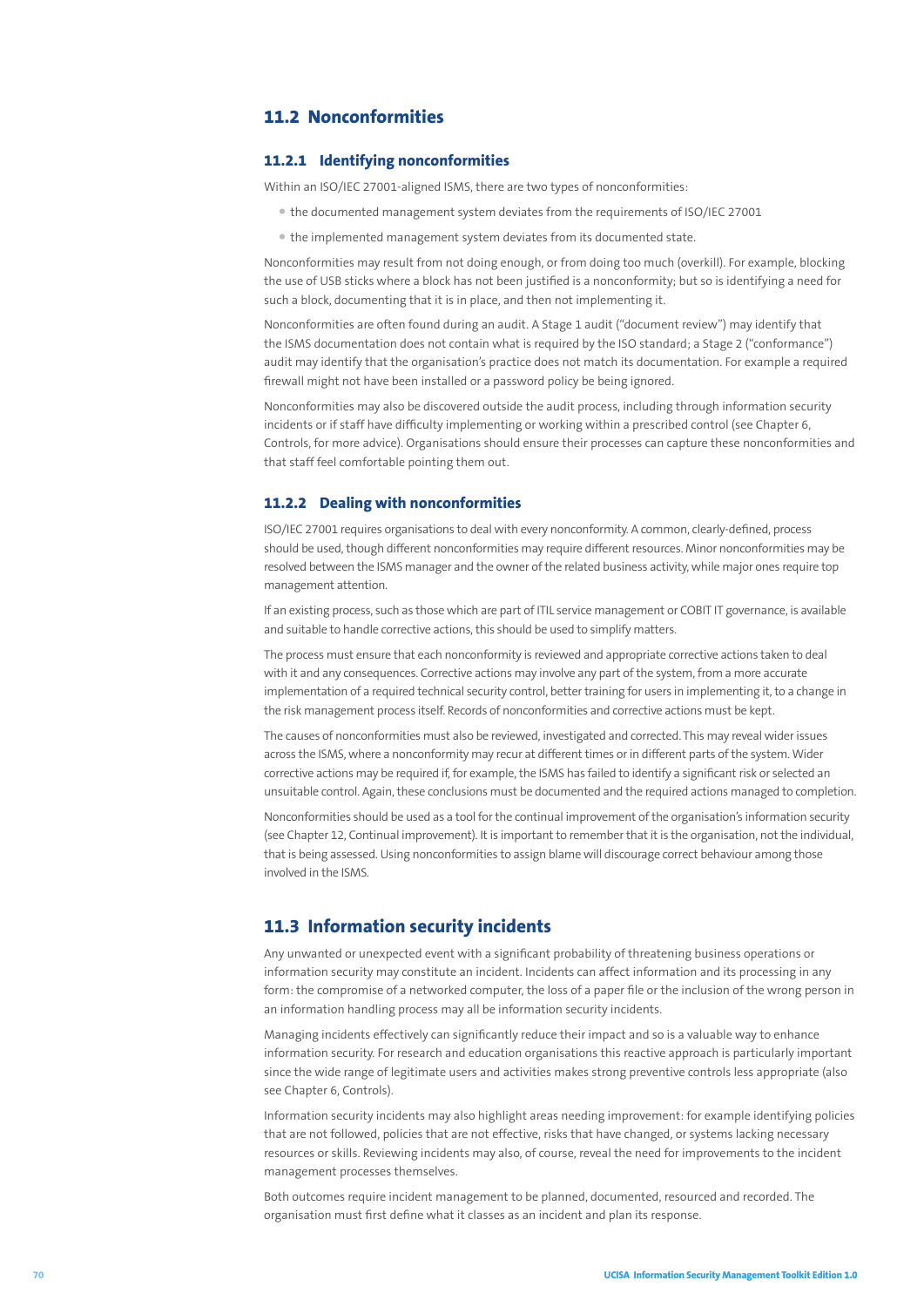### **11.3.1 The incident response policy and plan**

The incident response policy is the basis for incident response activities. The policy defines what the organisation considers to be an incident, what incident response should achieve and how it is escalated, and the responsibilities and authorities of people within the organisation to make that happen.

Different events may qualify as incidents ("business-affecting events") in different parts of the organisation; the desired response to an incident may also vary. In general the accidental destruction of a user's file is unlikely to constitute an incident, but the accidental destruction of a business-critical database almost certainly will. If the organisation's web server is compromised, the priority is likely to be to re-establish a secure web presence: if a server storing sensitive research data is compromised, the priority will be to find out what data may have been affected and how. The incident response policy may comprise a standard set of incident definitions and desired outcomes with variations covering areas with different requirements, consistent with the classification of information processed.

Once policy is set, an incident response plan should be developed to implement it. The plan will comprise processes, procedures and the systems and resources needed to implement them. These will themselves require preparation. The CERT Coordination Center's Mission Risk Diagnostic for Incident Management Capabilities provides a useful health check. Exercises are a good way to identify problems and to train incident responders to work together.

Case studies in this chapter include how one organisation developed its incident response policy and plan and two examples of incident response plans.

#### **11.3.2 Responsibilities and authorities**

Successful incident response requires coordination. Most incidents will involve working with others, both inside and outside the organisation, from technical staff, HR, legal and communications advisors, to network providers, regulators and law enforcement. Preparation must ensure that the required people, systems and services will be available when needed, even if this takes them away from normal duties. Defining specific roles and responsibilities in the incident response plan will considerably strengthen an organisation's capability to handle incidents.

Incident coordinators must be granted, or be able to quickly obtain, the authority to modify or suspend any of the organisation's activities until they are restored to a secure state. For example a compromised computer may need to be disconnected from the network, a suspect account have its access rights withdrawn, or a research activity suspended while the integrity of its data is checked.

#### **11.3.3 Stages in incident response**

Responding to an incident normally involves three stages: detection, analysis and response. Each is driven by the definitions and requirements of the incident response policy. After an incident, a review should take place to identify lessons that can be learned, including any changes to the ISMS that may be required.

Incidents may be detected directly, by someone noticing a security failure, or indirectly, by human or computer monitoring of computer logs or other records. The organisation should ensure it has the reporting and monitoring systems needed to detect the types of incident defined in the policy, and that these are known to and trusted by all those who may detect signs of an incident. Information gathered during security events and incidents is likely to be sensitive: a case study shows one organisation's policy for handling this material.

Successful incident management depends upon a critical resource – availability of the right people/roles to receive alerts, do the analysis, coordinate work, and carry out response activities. The organisation must have communication routes previously agreed, and tested – and contingency plans for those (frequent) cases where someone is unavailable.

Not all reported events will indicate incidents. An initial triage process determines whether a report, or group of reports, should be treated as an incident or whether another process, for example for faults or helpdesk enquiries, is appropriate. Those reports that are classed as incidents are likely to require further analysis to determine how best to restore the organisation to its desired operational state.

In complex incidents, the response stage may begin with containment to prevent the impact getting worse. This gives more time for the steps required to remove the incident's cause and, to the extent possible, investigate and mitigate its consequences. Both containment and response are likely to involve working with those having relevant expertise both inside and outside the organisation (see Chapter 8, Roles and competencies), as well as official communications channels to ensure that the right messages are getting out. All actions taken to respond to incidents should be recorded, to ensure the response is effective and to inform the subsequent review.

Trust must be established before an incident, not during it.